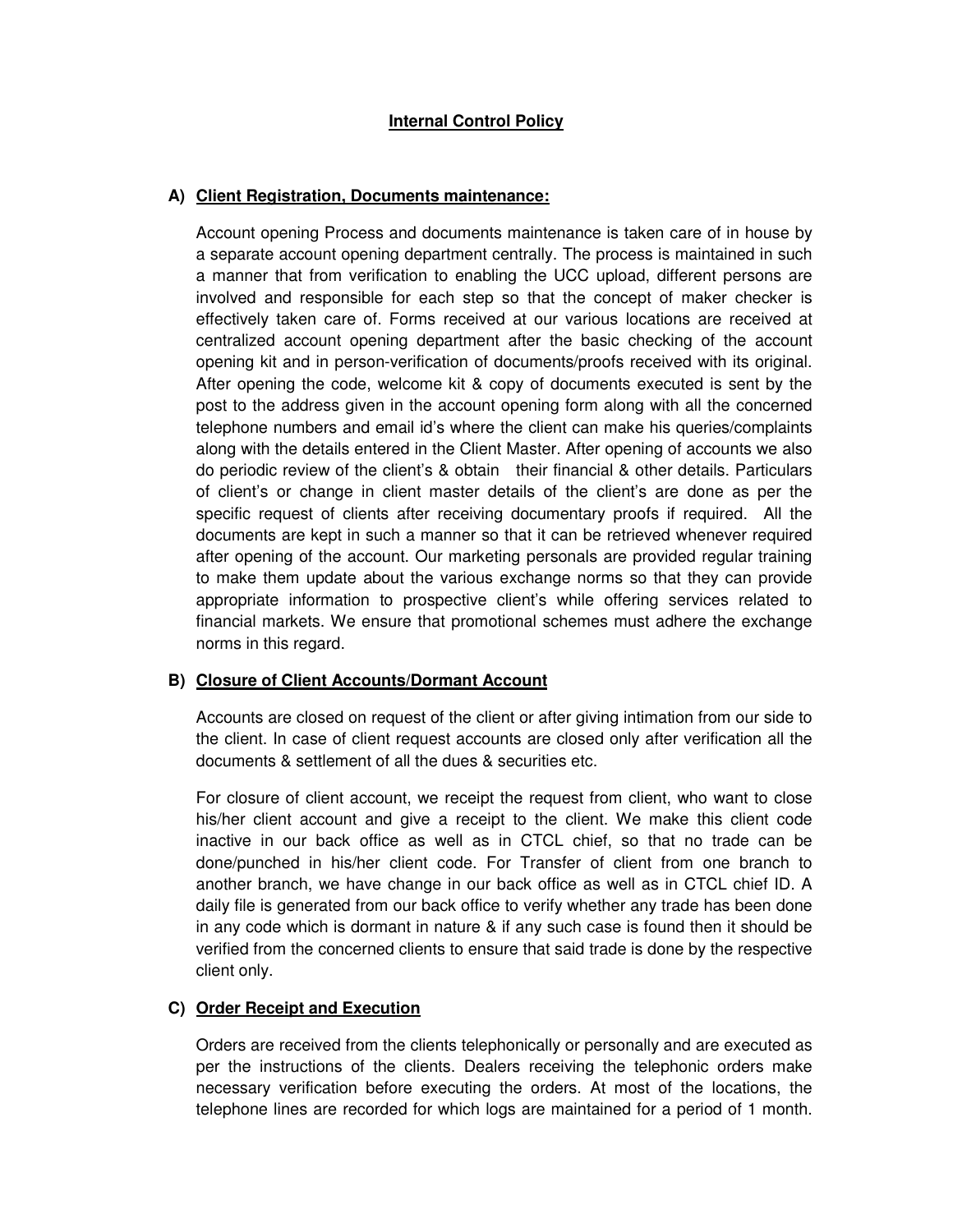There is system of trade confirmation via SMS and Telephonically on the numbers given by the clients in the Account opening form. No discretionary powers are exercised at any location to execute client orders and if any client is interested for the same, he has to register for PMS which is a separate department. Controls like executing orders by personal visits and voice confirmation by the dealers are adopted for receipt of order from respective client only.

# **D) Sending Contract Notes, Daily Margin statement, Quarterly Statement of Accounts to clients:**

All the Contact notes alongwith daily margin statement for the trades executed is centrally sent by email on daily basis within 24 hours trades executed to our clients. Log file are maintained for the contract notes sent to the clients. The quarterly statements are dispatch within the stipulated time by email. All client are provided access to the web based back office where all the reports including contract notes, settlement obligation, daily margin reports, etc are provided to the clients.

# **E) Collection of pay in, margin, limits setting for exposures & turnover for clients, terminals, branches & sub-broker level**

We take the clients payin only by first party cheque which is self authorized by they client. Similarly the upfront margin for Future and options is taken in the form of First party cheque (Self authorized) and pledged stocks (haircut applicable as per exchange).The premium for options is taken only through cheque and MTM is also settled by cheques only.

Clients can deposit the cheques at our local branches & we provides its credit to the clients after receiving scanned copy of the cheques so that third party transactions can't be made.

The limits and exposure is provided as per the clients debit and credit positions, along with stocks lying with us, margin requirement for the open positions in f&o segment, MTM check and ageing report is also taken in consideration. Payments are made to clients as per the request of client incase of running case and in any other case payment is to clients through cheques in compliance of exchange norms.

#### **F) Square off of positions / Liquidation of securities without consent of clients**

The Clients are informed of any increase in margin, or any increase in MTM losses beyond their collaterals through emails, phones and sending sms to the clients mobile number. We provide opportunities to the clients to bring in adequate margin to such extent so that our position does not remain uncovered. If payment is not received despite reminders then we square off the positions after giving prior intimation to the clients and the details is communicated by telephone, SMS or email.

### **G) Transfer of Trades**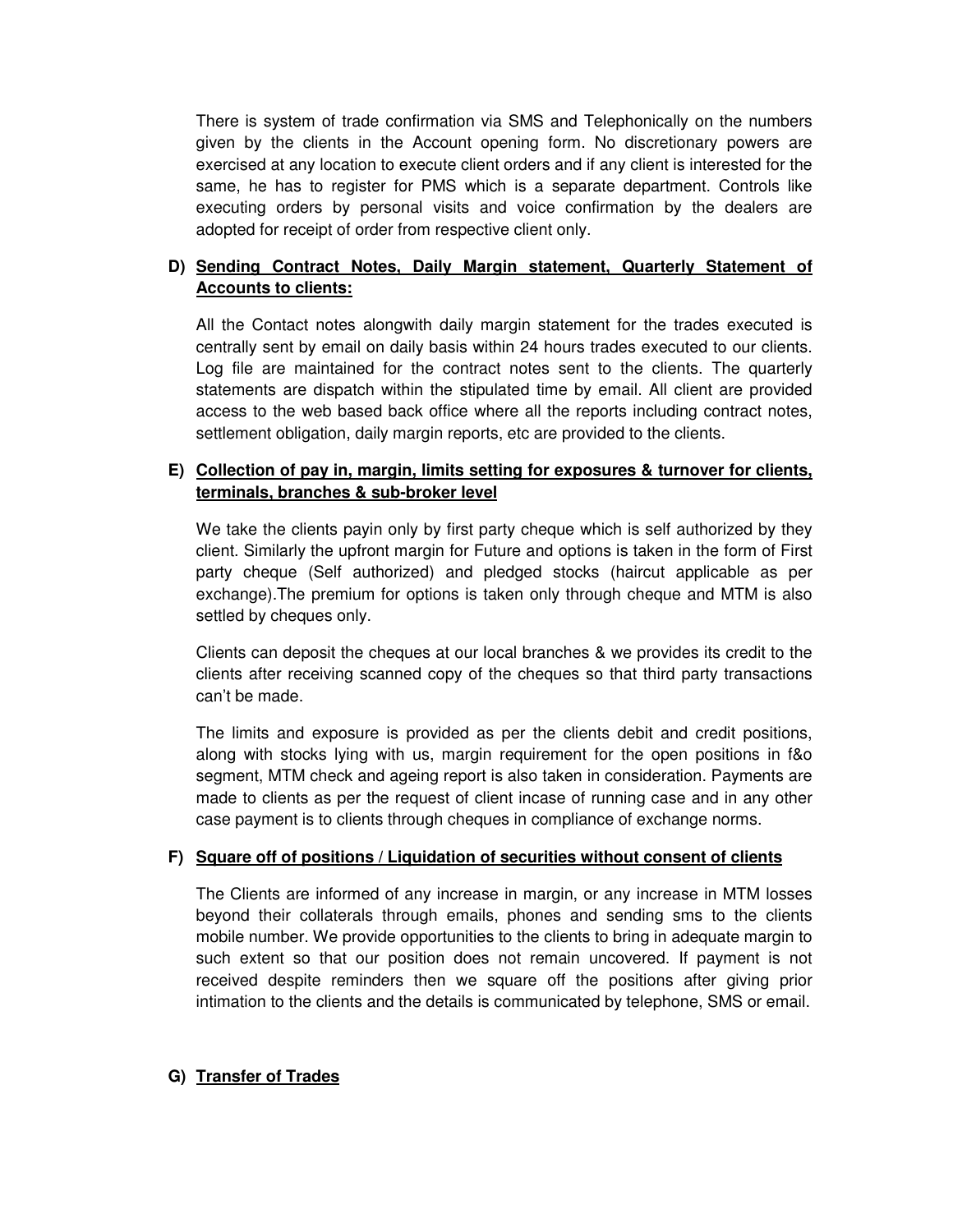The trade is not transfer to one client to another client account. If in rare case if any error is occurred from dealer, then we take the letter from both the client and modify the same with in the prescribed time in exchange online.

#### **H) Policy of Internal Shortage**

We have followed the policy prescribed by the Exchange for internal shortage

#### **I) Investor Redressal Mechanism**

Investor Satisfaction being of utmost importance, investor Redressal mechanism is the most important activity for which necessary mechanism and systems are in place. All the investor grievances are monitored and redressed by the Compliance Officer of the Company who reports directly to the Board of Directors and this essentially takes care of the necessary escalation in case of any long pending and serious compliant, otherwise the same are taken care of by the Compliance Officer with the support of the Compliance team. The clients can email their grievances on the email id **investorgrievances@smartequity.in** which is displayed on our website and the same also mentioned on the contract notes and other correspondence if any sent to the client from time to time. All the mails received are duly monitored and redressed by the Compliance Officer. The register of grievances is centrally maintained for better control and monitoring, Thus the grievances received in writing, mail, verbally, etc. are centrally monitored and redressed and recorded with all the necessary steps taken for redressal of the same. Proper analysis is undertaken to analyse the nature of complaints received, pattern of complaints and concentration if any at a particular location, so that every effort is taken to remove the root cause of grievance by the client. Periodic visits and inspections are undertaken for the branches and sub brokers to get the feedback of clients on the issues like receipt of contract notes, trade confirmation, SOA & margin statements etc. Depending on the feedback received necessary corrective steps are introduced into the system. For ensuring that the funds received from the particular clients are properly accounted for, scanned copy of all the cheques collected at various locations is received at the Head Office where centralized accounting is maintained, by which it is ensured that the cheques are credited to the account of the correct client and also from the particular accounts mentioned in the client account master in the Back office software maintained centrally. No other separate software is maintained for maintaining client account details.

Thus every attempt is made to redress the grievance/problems of the clients and introduce systematic changes into the processes so that such instances are avoided.

#### **J) Allotment, Surrender of trading terminals, Opening & Closing of Branches.**

a) Our exposure and limit mechanism is automatic and every client gets limits as per their funds and stocks. Moreover we keep a watch on the trading activities of each and every client and the dealer id's. In case we find any discrepancy with the norms and compliances we take immediate actions which depends on case to case basis. We ensure that only exchange approved software are used. In case if any client wants trade in some other locations we take NOC from those clients and map the id where he wishes to trade. Information pertaining to